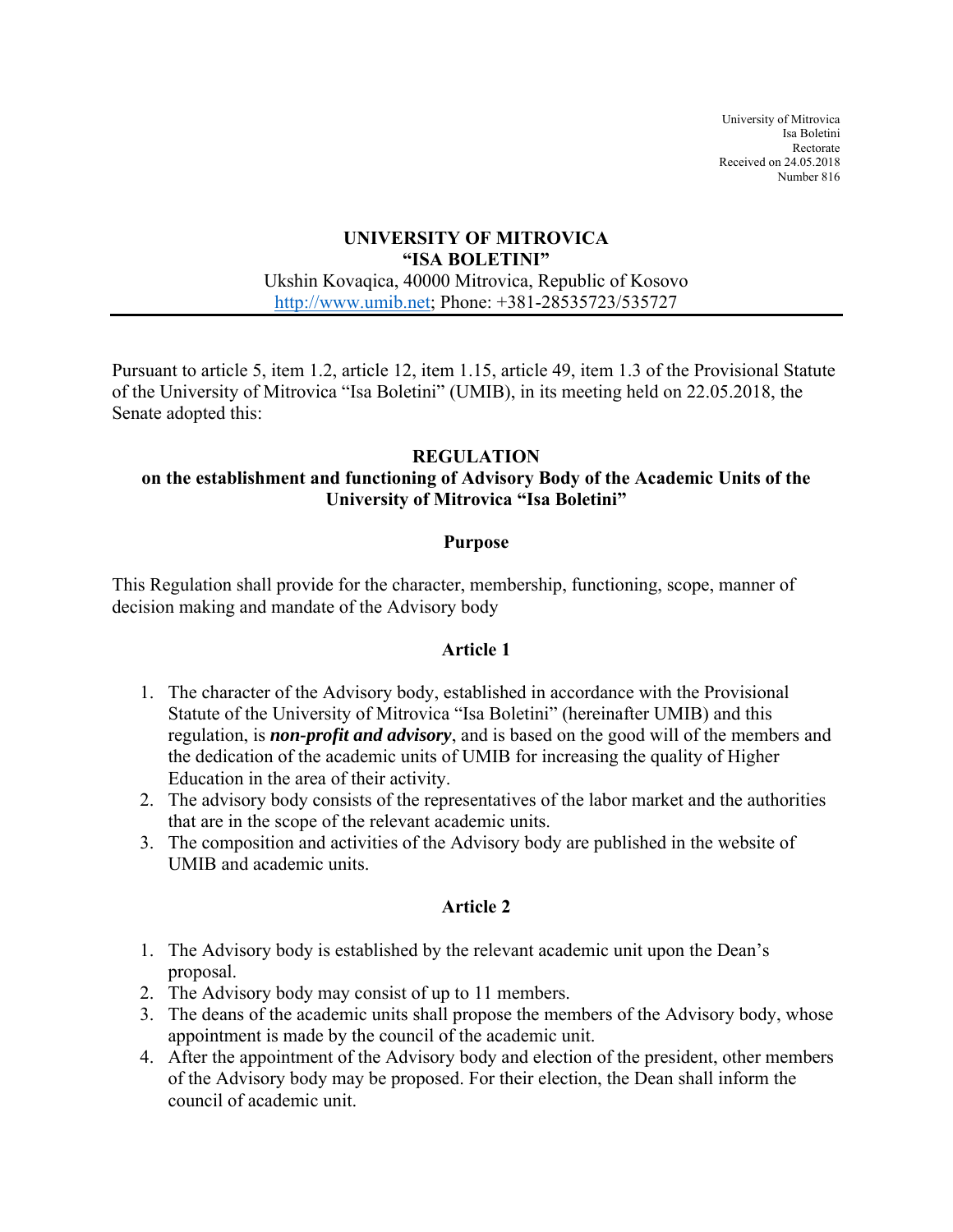# **Article 3**

- 1. The Advisory body consists of the representatives of labor market, who are decision makers in private or public company such as representatives of governmental authorities relevant to the scope of the respective academic unit.
- 2. The ex-officio members of the Advisory body are the dean and vice deans of academic unit and one representative of the University or any of the faculties with similar scope.
- 3. The Dean of academic unit shall organize the constitutive meeting of the Advisory body, prepare the material related to the agenda, and undertake other activities for the proper course of work of the Advisory body.

# **Article 4**

- 1. The Advisory body shall elect the president from the representatives of the labor market. The president of the Advisory body shall chair the meetings and ensure that information related to the meetings are distributed to all its members and other stakeholders.
- 2. Based on this regulation and good and transparent practice, the president of the Advisory body shall ensure the summary of the reports of Advisory body's work and the operationalization of its initiatives.
- 3. The president shall represent the Advisory body in relation to third party. In absence of the president, he/she may appoint his/her deputy.
- 4. The president shall present the work of the Advisory body in various organizations such as: The council of academic unit, Higher Education Institutions inside and outside the country, thematic workshops, etc.
- 5. The Advisory body may form working groups, which are focused on special branches of the scope of relevant academic unit of the labor market.
- 6. Depending on the topics for discussion, in the meetings of the Advisory body, there may be invited the heads of departments, director of the Institute of relevant academic unit and representatives of the relevant bodies that operate under the academic unit, but without voting rights.

# **Article 5**

- 1. The Advisory body may recommend the Council of the academic unit to update the study programs.
- 2. The members of the Advisory body shall support the implementation of professional internship of students of academic units, in line with the study programs.
- 3. The Advisory body shall support the academic unit and the labor market of the relevant scope of work through the creation of joint working groups.
- 4. The Advisory body and academic units shall cooperate in scientific research, professional services, mediation for innovations and cooperation proposals in joint projects with other partners.
- 5. The members of Advisory body may offer scholarships to students and financial support for research projects of students and academic staff.
- 6. The Advisory body may review other matters proposed by the Dean.